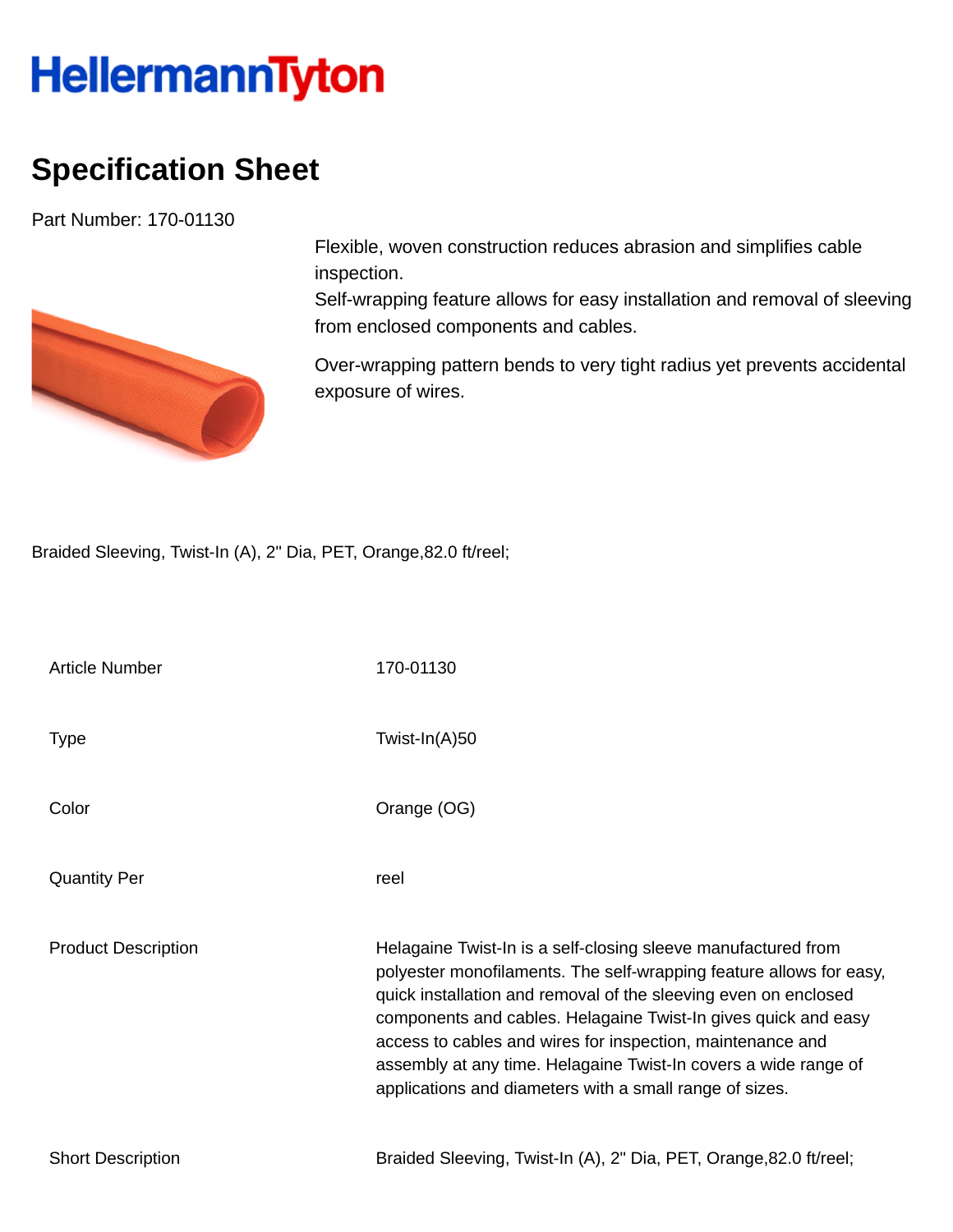| <b>Bundle Diameter Min (Imperial)</b> | 1.49                                 |
|---------------------------------------|--------------------------------------|
| <b>Bundle Diameter Min (Metric)</b>   | 38                                   |
| <b>Bundle Diameter Max (Imperial)</b> | 1.97                                 |
| <b>Bundle Diameter Max (Metric)</b>   | 50                                   |
| Diameter D (Metric)                   | 50                                   |
| Nominal Diameter (Imperial)           | 1.97                                 |
| Nominal Diameter (Metric)             | 50                                   |
| Wall Thickness WT (Imperial)          | 0.04                                 |
| Wall Thickness WT (Metric)            | 0.9                                  |
|                                       |                                      |
|                                       |                                      |
| Material                              | Polyester (PET)                      |
| <b>Material Shortcut</b>              | <b>PET</b>                           |
| Flammability                          | FMVSS 302, Type B Self-extinguishing |
| Halogen Free                          | <b>No</b>                            |